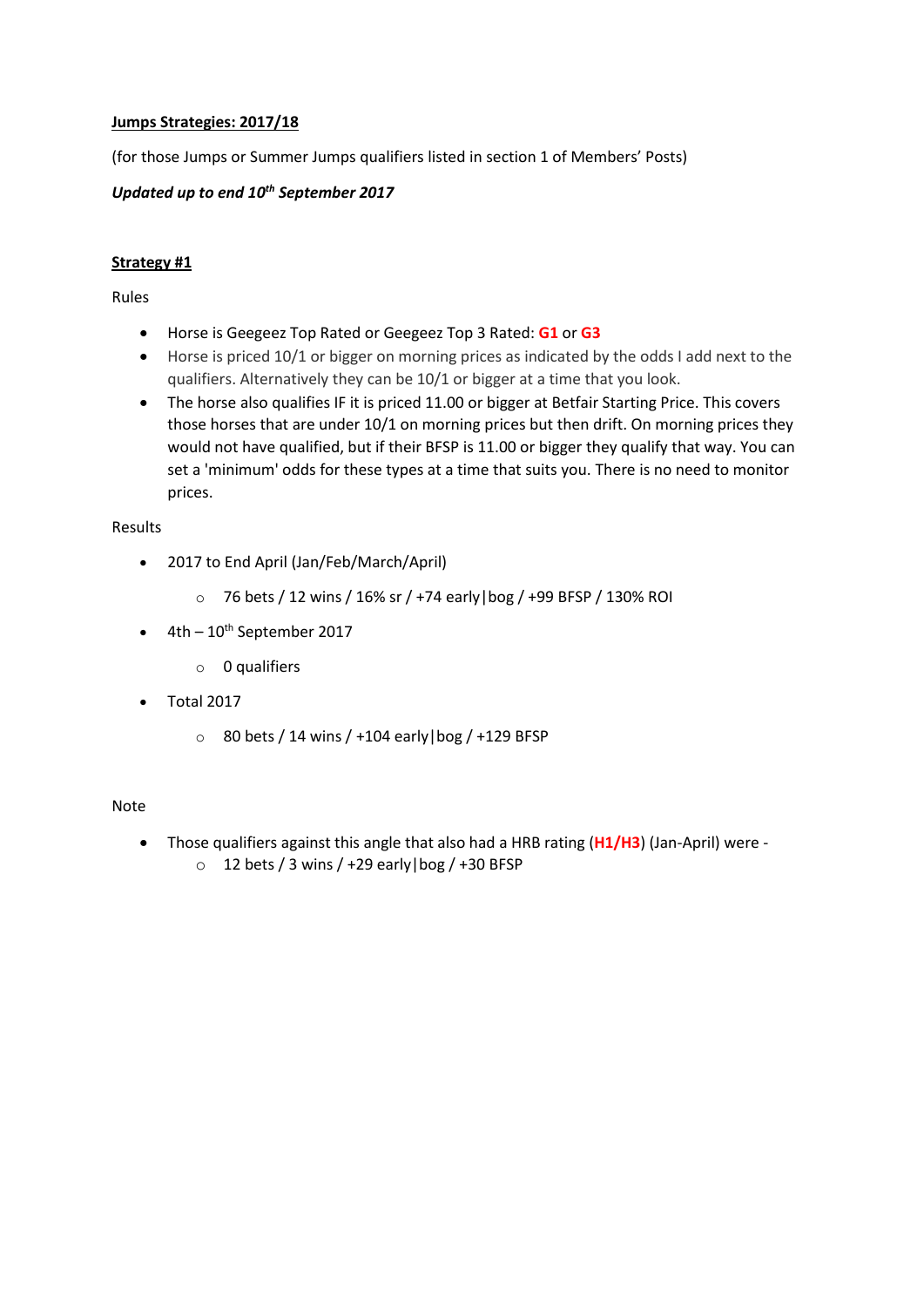# **Strategy #2**

Rules

- Horse is priced between 10/1 and 25/1 (inclusive) at morning prices. (or at a time that suits you. The results are based on the morning prices I add next to the horse). Their starting price can be outside of this range but they qualified based on their morning price.
- That's it. You then place your bet, either taking a price or to BFSP.

## Results

- 2017 to  $13<sup>th</sup>$  August 2017
	- $\circ$  466 bets / 43 wins / 9% sr / +183 early | Bog / +146 BFSP / 39% ROI (early/bog)
- $\bullet$  4<sup>th</sup> 10<sup>th</sup> September 2017
	- $\circ$  6 bets / 2 wins / 2 places / +9
- Total 2017
	- $\circ$  498 bets / 50 wins / +249 early | bog / BFSP TBC

## Notes

(taken from results update at end of main jumps season in April)

- I think this is the most profitable systematic approach that there is. It is this price range where the profits are made. Those that fall outside of this range on morning prices are -115 point to BFSP. (We know that 'all qualifiers' are +35 points BFSP) Note that the ROI is healthy, but that at the moment the #1 strategy is much higher. But in terms of points profit, it is the highest I have found.
- *Losing Runs*: There have been some hefty ones, as you would imagine with these odds. 27, 36, 42 were the longest ones Jan-April, with many others in the 8-15 range. I would recommend a 150 point bank to be safe, start betting small and building up over time.
- It should be noted that +117 points worth of this profit came from three big priced winners. But if you remove those they are still operating at a respectable 12% ROI and the point of this approach is to help find those winners. There has yet to be winner with a bigger morning price than 25/1.
- This is a healthy stats pool and should give some confidence moving forwards.
- Another option is to use these 'qualifiers' as your starting point in which to add in your own thoughts and to be more selective. Hopefully this base set of stats gives you that confidence moving forwards. This systematic approach isn't for the faint hearted but those are the stats, to use/ignore as you please.